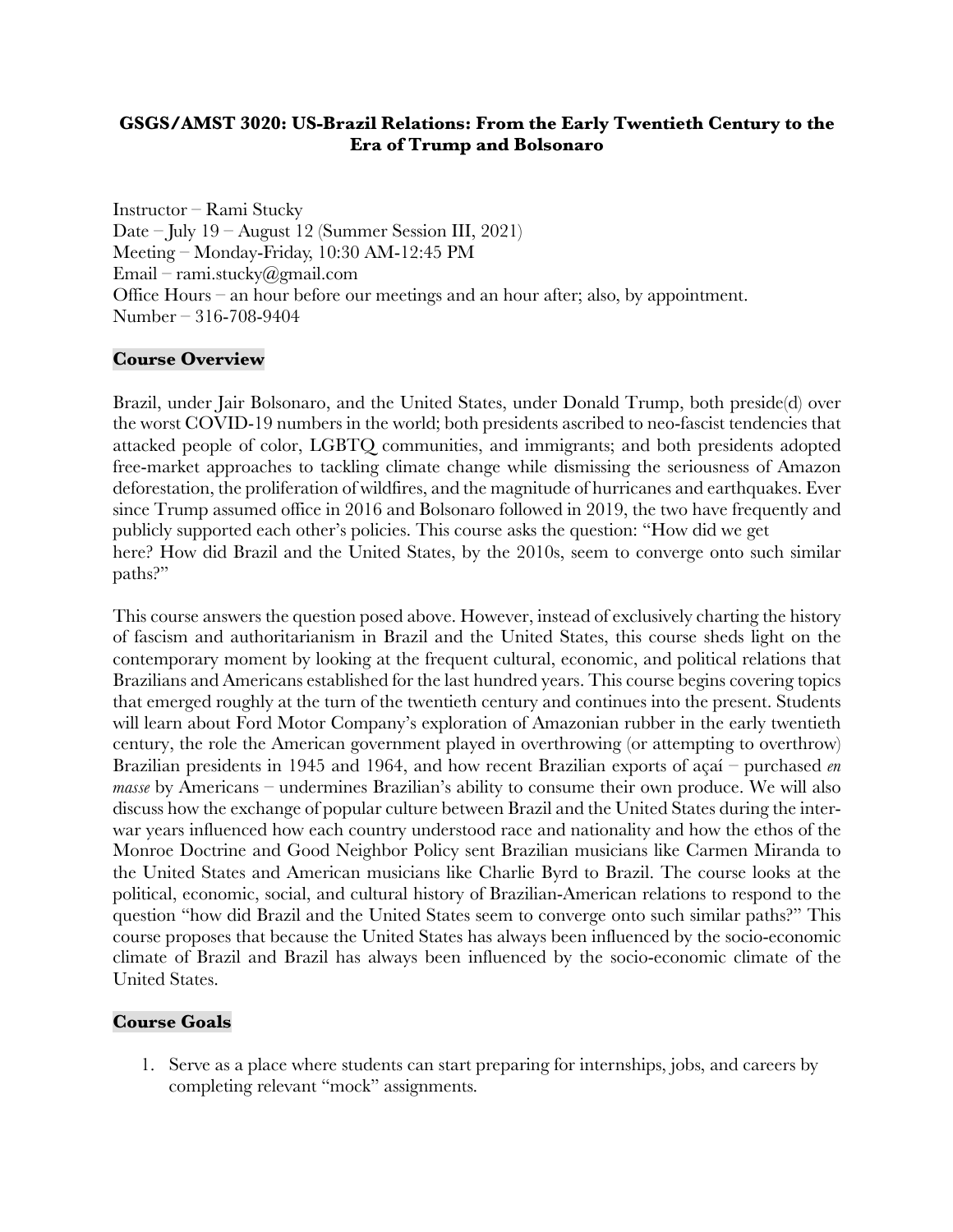- 2. Introduce students to several UVA faculty members, notably Anne Garland Mahler, Eli Carter, Camila Fojas, and Penny von Eschen.
- 3. Take advantage of the longer school days during the Summer Sessions to listen to a lot of music and watch films together.
- 4. Encourage students to think about the porousness of national borders and how Brazil and the United States each helped contribute to American and Brazilian cultural production, respectively.

# **(What This Course Doesn't Do)**

- 1. Doesn't revolve around lectures.
- 2. Doesn't adhere to one specific methodology. (I.e., there will be a little bit of discussion on political science, a little bit of discussion about environmental science, some discussion of music theory, some discussion of anthropology, etc.)
- 3. Doesn't progress (entirely) chronologically. (Although we will try to address this issue as a class during our last week.)

# **Assignments**

- 1. Response to *Vox* **(Due Wednesday, July 28)**
	- In 1,000 words, respond to Donna Bowater's article for *Vox* about the positive role of açaí consumption. You are required to cite and reference the arguments of Grandin, Sassoon, *and* Magrach/Sanz. Additionally, you are required to find *one additional source of your choosing*. You can find more, especially if you agree with Bowater's take. But whatever you do, keep your response to 1,000 words.
	- *Extra Credit:* Submit your response to Bowater directly to *Vox*. They usually do not receive outsider articles, so finding a submission box is difficult. But you can submit a "tip" here. Extra credit will be given not on the publishing of your response, but instead on just the attempt. Feel free to use a pen name/anonymous submission if you choose.

# 2. UVA Arts Board Proposal **(Due Wednesday, August 2)**

- Imagine you're a member of the UVA Arts Board. Write a 500-word proposal explaining why you want to bring a certain musician, artist, painter, poet, actor from abroad (ideally Brazil or somewhere else in Latin America) to UVA. Even if you do not write about an artist from Brazil, contextualize your reasons for bringing them by nevertheless referencing and citing at least three of the following: the Dumon/Fléchet, Clark, Borge, McCann, and Goldschmitt.
- 3. State Department Internship Application **(Due Wednesday, August 11)** 
	- Every year the United States State Department posts unpaid (!) internships for students who can choose to work in any number of fields. I am not expecting you to apply, nor am I encouraging you to. Rather, I would like to simply use the application as an opportunity to write your "final paper." The State Department application often asks why you would like to intern for them and what knowledge you can bring to the role; reinterpret this question as me asking you topics you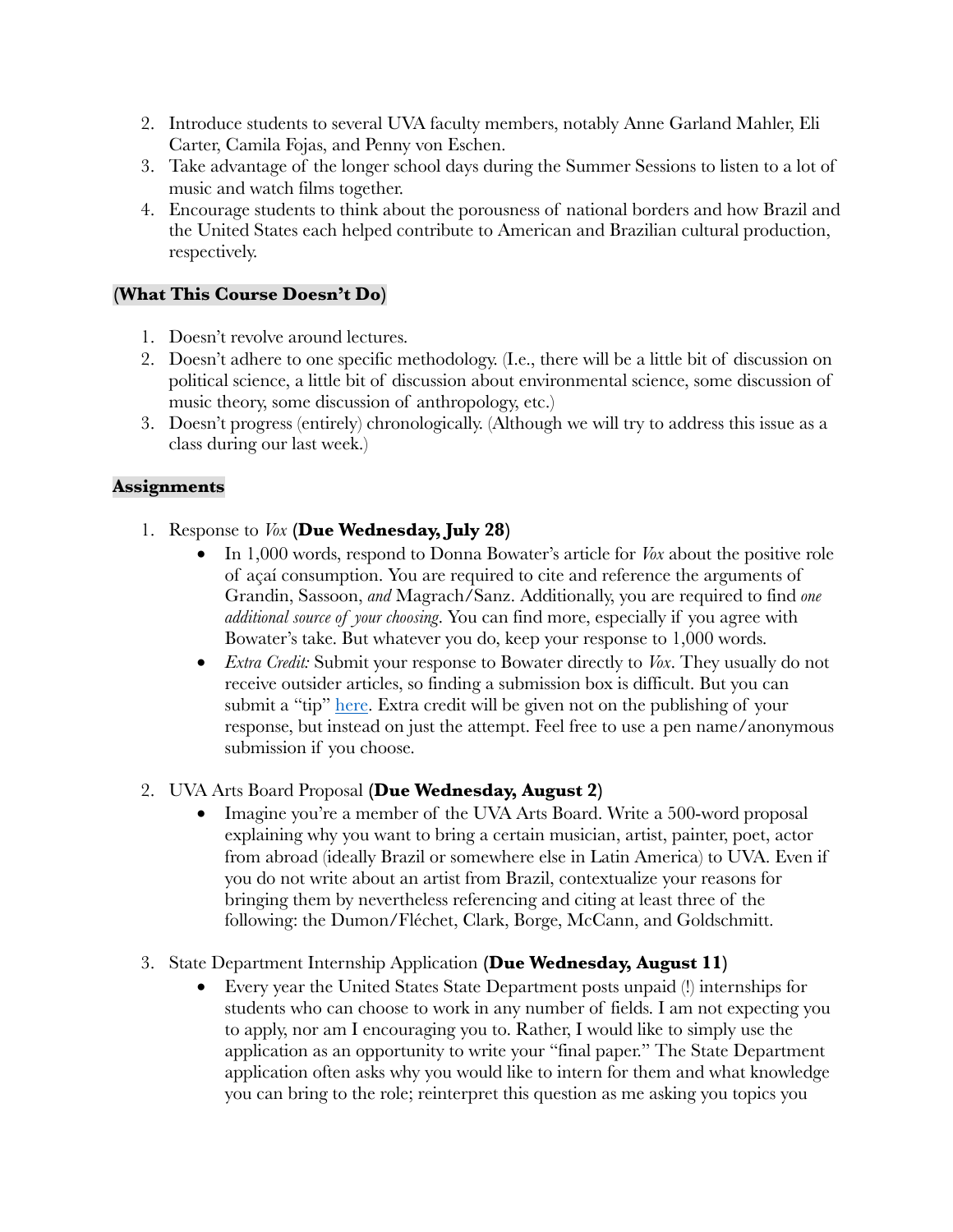enjoyed in this class and what captivated you. Your writing should be no longer than 1,000 words. Feel free to intersperse aspects about your own life and how this material pertains to your career goals and broader interests. Refer to the arguments of at least four of the authors we have studied over the course of the semester. Additionally, you will have to, on your own over the course of the semester, read one of two books written by UVA faculty and include the argument of the either one of them in your mock "application"/final paper. The books are below and are both available via VIRGO:

- Fojas, Camilla. *Islands of Empire: Pop Culture and U.S. Power*. Austin, TX: University of Texas Press, 2014. This book discusses how American popular media (shows and films mostly) depict Guam, the Philippines, Hawaii, Cuba, and Puerto Rico and construct and maintain American empire. If you liked watching the films, the Carmen Miranda article, the Eli Carter article, etc. this would be the book for you.
- Von Eschen, Penny M. *Satchmo Blows Up the World: Jazz Ambassadors Play the Cold War*. Cambridge, MA: Harvard University Press, 2006. This book discusses President Eisenhower's attempts to spread goodwill and diplomacy by employing jazz musicians and sending them abroad during the Cold War. If you liked reading the Dumon/Fléchet, some of the primary sources from the University of Arkansas, and some of the political science and international relations articles from the last unit, etc. this would be the book for you.
- 4. Timeline
	- This class progresses chronologically, then jumps back to the twentieth century, then progresses chronologically, then jumps back, etc. To account for the fact that we discuss topics mostly thematically, I want us to take the last week to help summarize and contextualize our knowledge. For every reading in Unit 4, you must take a date (make sure it's relevant) and add it to the timeline here. Possible ideas for dates could be the election and terms of presidents, the passage of laws, the dates of wars, the dates of big important policies, etc. Additionally, go back to one of the articles from the previous units and include another cultural event that pertains/occurs around the same time as your political event. (So, you create two events in total for our timeline.) Together as a class we will construct a timeline of U.S.-Brazil Relations over most of the twentieth century.
- 5. Attendance over the course of the semester
	- There will be readings every day. Almost all of them can be found on Collab. Ones with stars next to them are available via VIRGO. I hope you enjoy them, find them provocative, and not too daunting. I have included some (many) guiding questions on most of the articles to help you filter out what I think is necessary and direct you to what I think you can quickly skim. I am not asking you write any responses or daily journals. Instead, I ask that you do three things: **1**) state in a sentence or two, the author's argument; **2**) state in a sentence or two the author's evidence used to make their argument; and **3**) state in a sentence or two the author's "intervention" (why they are writing the article/what other authors they are citing/what problem they are trying to solve in their article. Write these on a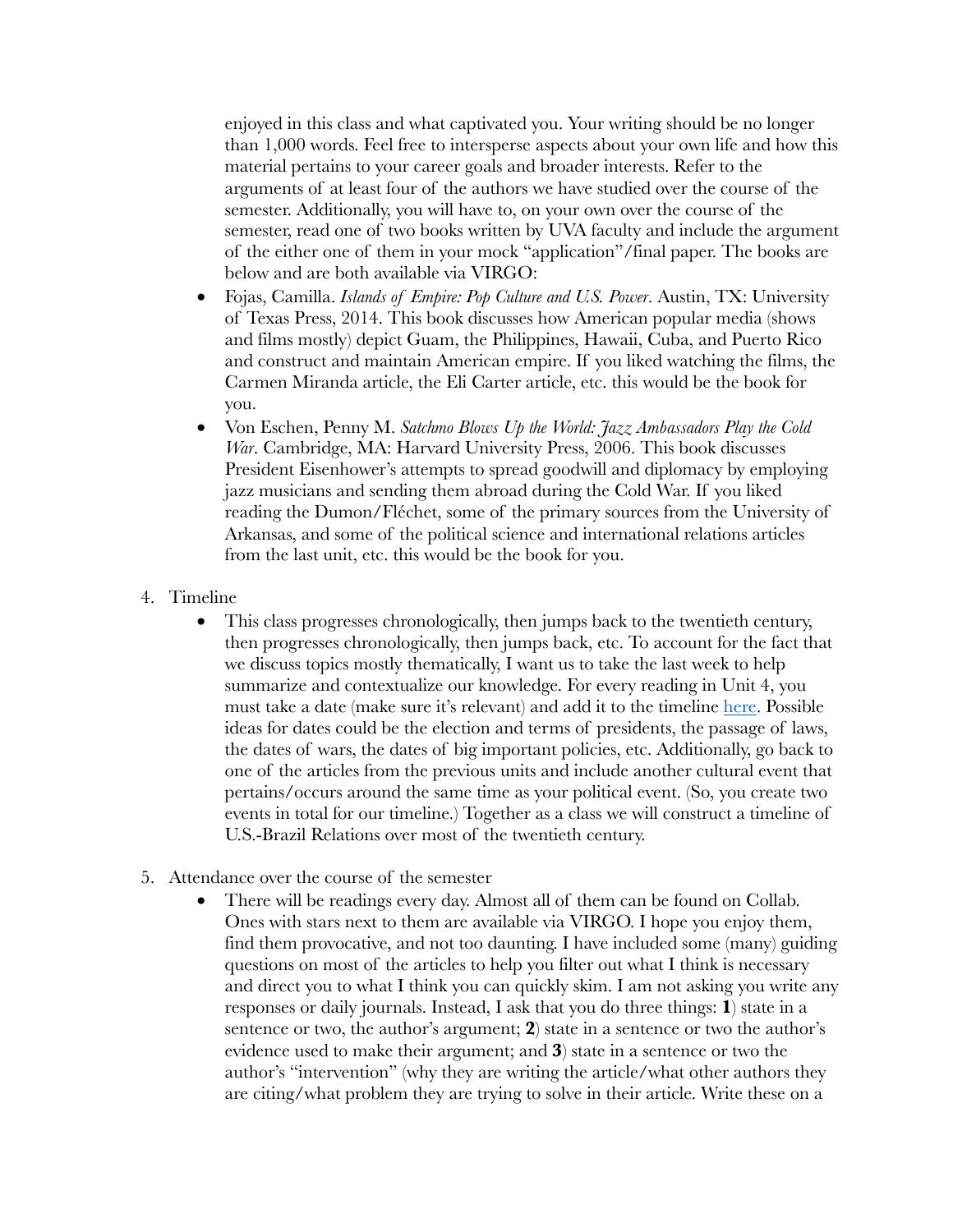piece of paper, keep them in your head, I don't care. But I will go around and ask everybody to contribute these three ideas aloud in order to compile some sort of consensus about what the article is about. Upon completion of this exercise, which will occur at the beginning of every class period, you will receive a 80% for the day. The rest of the 20% can be made up by contributing to our discussion. If I do not call on you to help summarize the article, then you will have the chance to get your participation points during discussion.

• Additionally, there will be days where we spend most of the class period watching a relevant film or listening to music together. You get a sense of how long those listening/watching sessions if you look to the right of the day of the week on your syllabus. On days where our time runs short and we don't have discussion, I will still call on people to summarize the readings for that day, but there will be no grade (i.e. everybody gets a 100) if there's no discussion. Other days our in-class activities will revolve around looking at advertisements together, reading reports from the State Department from the 1960s, or reading each other's responses and workshopping our writing.

# **Grade Breakdowns**

- 1. Response to  $V$ ox  $(20\%)$
- 2. UVA Arts Board Proposal (20%)
- 3. State Department Internship (20%)
- 4. Timeline (20%)
- 5. Attendance (20%)

## **Unit 1: Environmentalism, Ford Motors, Açaí, and the Consequences of American Enterprise and Consumption**

### **Monday July 19**

### **Reading:**

- 1. Paz, Christina. "What Bolsonaro's COVID-19 Case Tells Us About Trump's." *The Atlantic*, October 3, 2020. https://www.theatlantic.com/international/archive/2020/10/donaldtrump-jair-bolsonaro-coronavirus/616602/.
- 2. Robert, Muggah. "Bolsonaro Is Following Trump's Anti-Democracy Playbook." *Foreign Policy*, January 14, 2021. https://foreignpolicy.com/2021/01/14/bolsonaro-brazil-trumpanti-democracy-elections/.

**Course Overview Individual Introductions**

### **Tuesday July 20 (1hr, 58m)**

**Reading:**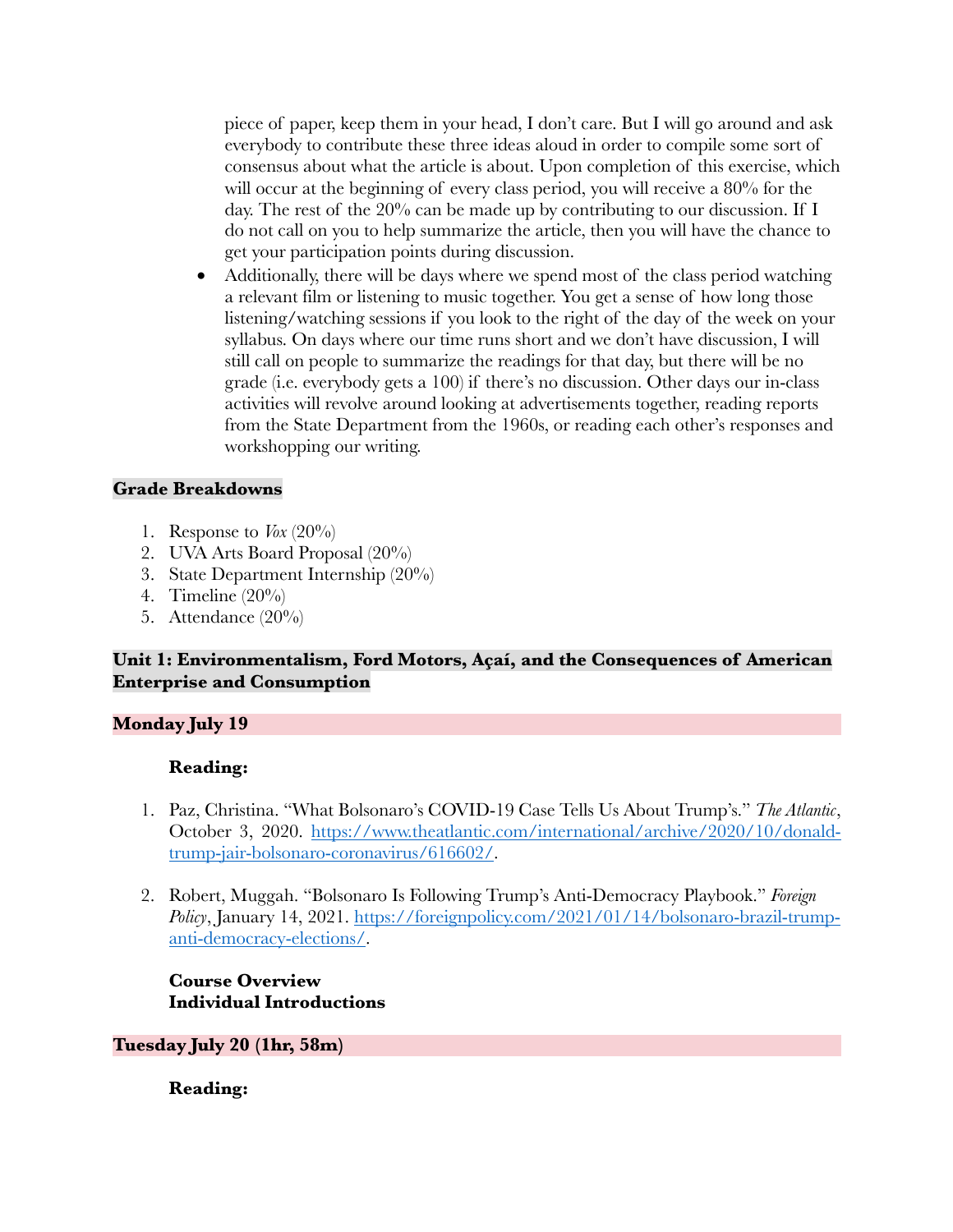## **1. Lund, Joshua, and Anne Garland Mahler. "Men with Guns: Cultures of Paramilitarism and the Modern Americas."** *The Global South* **12, no. 2 (2018): 1–27. (UVA Faculty)**

**Guiding Questions:** Who was Frederick Jackson Turner? How does Mahler imagine him as a paramilitary? What are the Pinkertons? How does the proliferation of colonialism lead to policing in the Pinkerton case? We are going to read more Micol Seigel later in the semester. What does she argue in this edited collection of journal articles (according to Mahler)? What are other examples of paramilitaries in the United States? Michel Misse focuses on Rio de Janeiro. Based on what Mahler says about her work, what are the *polícia militar*? How are the characters played by Tim Dugan and Roberto Nascimento (in the films *Standard Operating Procedure* and *Tropa de Elite*, respectively) similar? What does Mahler have to say about film characters such as Rambo? What does Rambo's popularity (or prevalence) say about the American collective imagination and its embrace of paramilitaries?

In Class:

1. Padilha, José. *Tropa de Elite*. Zazen Produções, 2007.

# **Wednesday July 21 (4m)**

## **Reading:**

- **1. Grandin, Greg. "Fordlandia: The Rise and Fall of Henry Ford's Forgotten Jungle City." Interview by Amy Goodman and Juan Gonzalez, July 2, 2009. https://www.democracynow.org/2009/7/2/fordlandia\_the\_rise\_and\_fa ll\_of.**
- **2. Akhtar, Saima. "Employers' New Tools to Surveil and Monitor Workers Are Historically Rooted."** *Washington Post***, May 6, 2021. https://www.washingtonpost.com/outlook/2021/05/06/employersnew-tools-surveil-monitor-workers-are-historically-rooted/.**

**Guiding Questions**: Think about what Grandin is saying about his book, *Fordlandia: The Rise and Fall of Henry Ford's Forgotten Jungle*. What kind of surveillance does Grandin say occurred at the Ford Motors plant in the Amazon? How does Grandin think Americans usually think of Ford and his management techniques? What evidence does Grandin offer that might differ from this common perception of Ford? How did Ford bring his management techniques to Brazil? What were they? How did they impact the local community? Given what you know, would you consider Ford – and his company's presence – a type of paramilitary? Think about the recent article about Akhtar. What kind of surveillance is being used in the workforce today? How does it resemble and differ from what you know about the Ford plants in the USA and in Brazil? Can you add any other examples to bolster Akhtar's argument? What about to undermine it? Would you consider Amazon factories/workplaces as places where paramilitarism thrives? (Think back to the Pinkerton examples provided in the Mahler.) Why or why not? If not, what might you call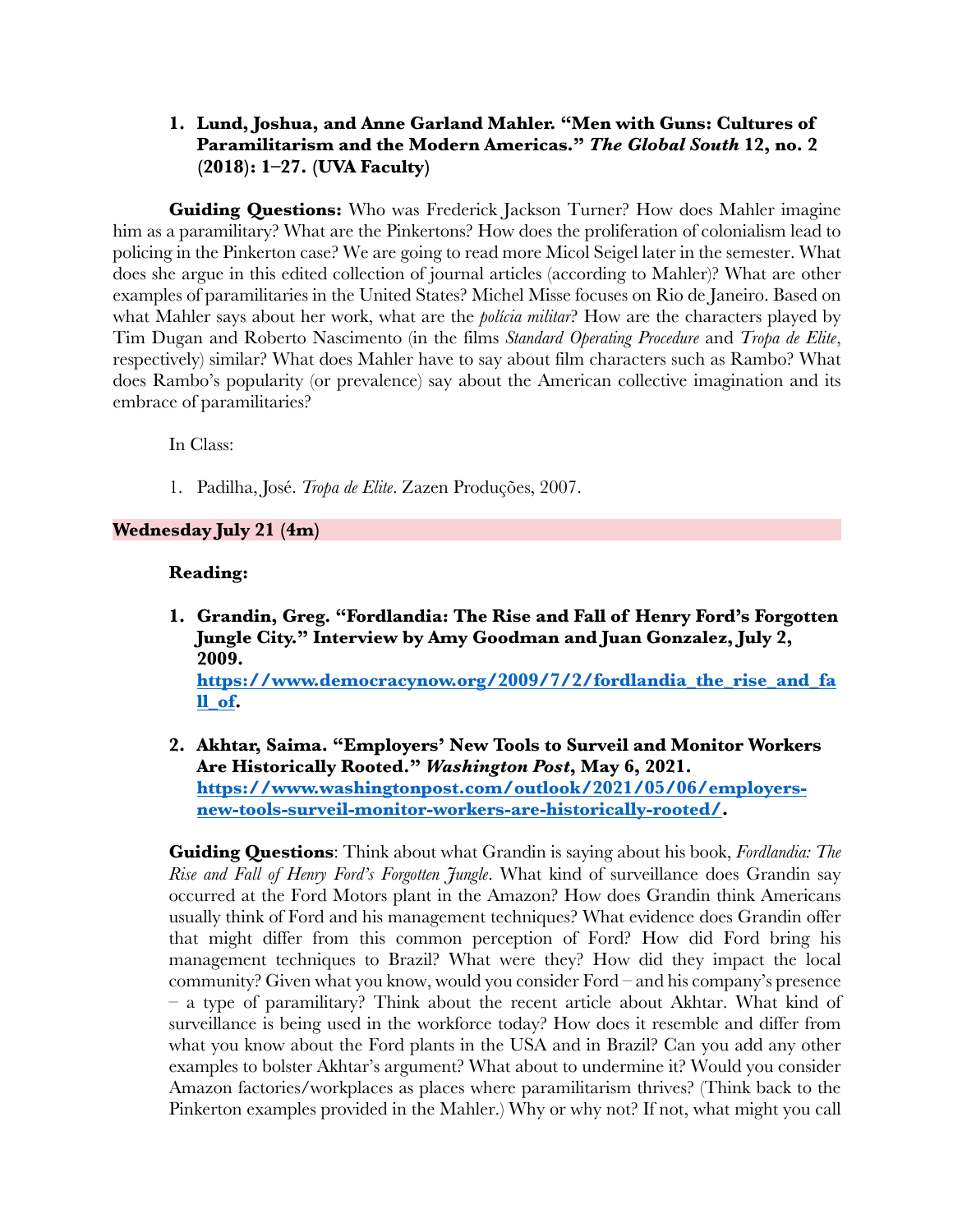it? Or does Akhtar's article and the contemporary American labor moment have nothing to do with Fordlandia or what you saw in *Tropa de Elite* or what happened during the Unite the Right rally?

In Class:

- 1. BBC Studios. *Henry Ford's Abandoned Factory in the Amazon | Brazil with Michael Palin | BBC Studios*. YouTube Video, 2014. https://www.youtube.com/watch?v=OYr8SicU5ck.
- 2. Fisberg, Alex. *Fordlandia 2017 - Drone Footage*. YouTube Video, 2017. https://www.youtube.com/watch?v=BLs\_JUuBizI.

# **Thursday July 22**

## **Reading:**

### **1. Woodard, James P. "Consumer Culture, Market Empire, and the Global South."** *Journal of World History* **23, no. 2 (2012): 375–98.**

**Guiding Questions:** There are a lot of important terms that could be defined. What is Woodard's definition of "consumer culture?" What examples does he give of "consumer culture?" What examples do *other* historians give of "consumer culture?" What is "America's market empire?" What examples does he give? Would you include any other examples from material we've read? (i.e. the Grandin?) What about in other parts of the world? Do you see examples of "America's market empire" that Woodard does not mention? What are they? And what about the "global south?" What exactly does he mean?

In Class:

- 1. "Campaign Of The Week: Ford Motor Co. 'Duel In The Sun' (São Paulo)." *J. Walter Thompson Company News*, December 8, 1952.
- 2. "Ford Can't Sell Products, So Ford Sells Name." *J. Walter Thompson Company News*, December 28, 1953.
- 3. "Ford Motor Company, Exports Inc. -- São Paulo." *J. Walter Thompson Company News*, August 2, 1954.

# **Friday, July 23**

# **Reading:**

**1. Bowater, Donna. "This Tiny Berry Could Help Save the Amazon."**  *Munchies***, June 27, 2016.**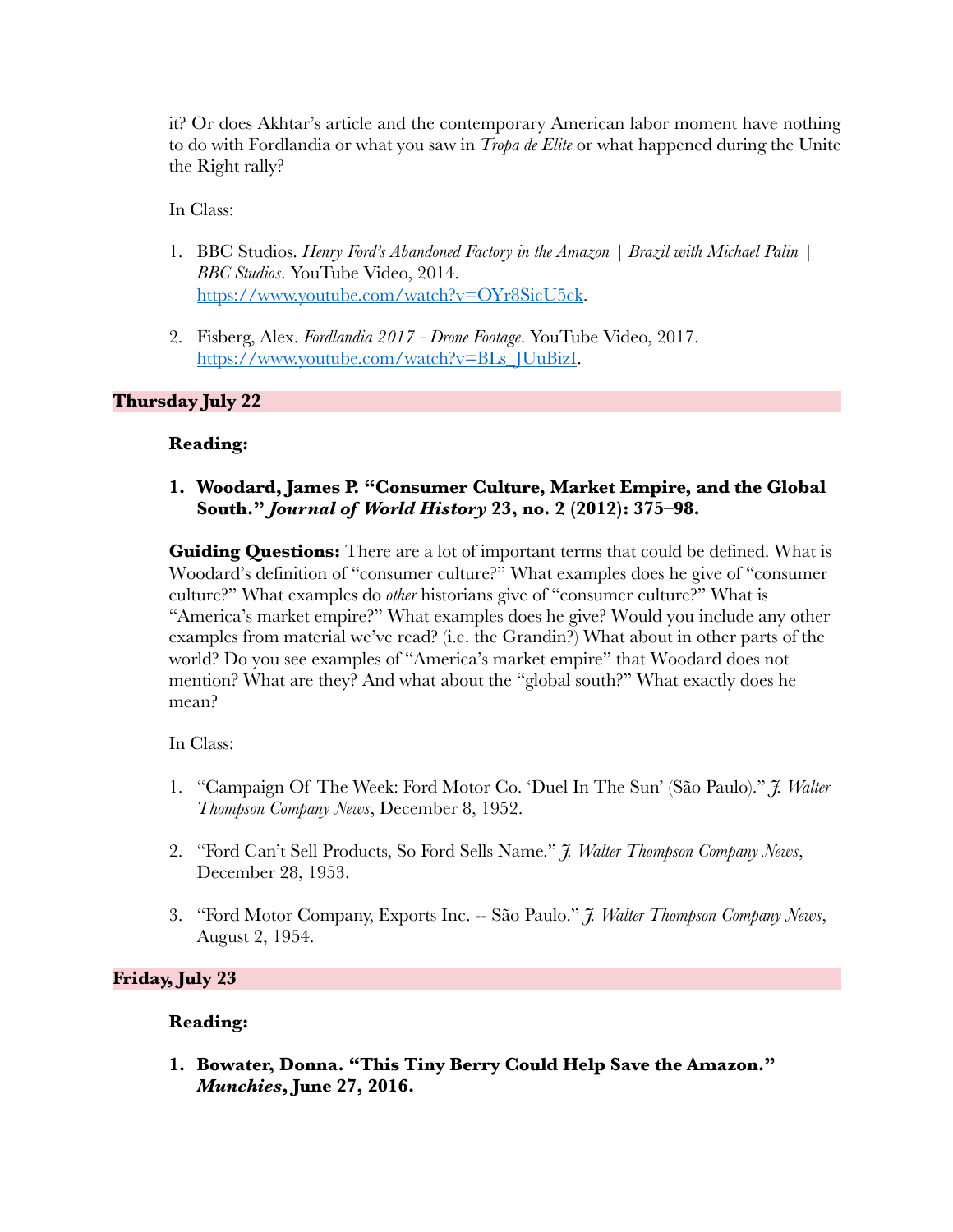**https://www.vice.com/en/article/wnb7nx/this-tiny-berry-could-helpsave-the-amazon.**

- **2. Sassoon, Mara. "The Murky Marketing of Superfoods—The Case of Açaí."** *Metropolitan College Gastronomy Blog* **(blog), April 28, 2020. https://sites.bu.edu/gastronomyblog/2020/04/28/the-murkymarketing-of-superfoods-the-case-of-acai/.**
- **3. Magrach, Ainhoa, and Maria José Sanz. "Environmental and Social Consequences of the Increase in the Demand for 'Superfoods' World-Wide."** *People and Nature***, no. 2 (2020): 267–79.**

**Guiding Questions:** What similarities do you see between the history of açaí production and rubber production in Brazil? Now that you've looked at some advertisements that Ford Motors released in Brazil, what kind of marketing advertisement techniques do you think get used to sell automobiles and açaí? Do you get a sense of what the environmental impact of both productions is? What about the labor impacts? What do you make of the *Munchies*  article? What kind of evidence does Bowater use to come to the conclusions she comes to? What about the Sassoon and Magrach/Sanz articles? What kind of evidence do they use to come to the conclusions they come to?

# **Unit 2: From Samba to Fusion: Music, Cultural Exchange, Itamaraty, and the State Department**

# **Monday, July 26 (1h, 47m)**

### **Reading:**

**1. Dumon, Juliette, and Anaïs Fléchet. "Brazilian Cultural Diplomacy in the Twentieth Century."** *Revista Brasileira de História* **34, no. 67 (June 2014): 1–19.**

**Guiding Questions:** What is Itamaraty? Does it have a United States corollary? What is "soft power?" What is "hard power?" Do Dumon and Fléchet's arguments support Woodard's? What are they both trying to say? When did Brazil's attempts to engage in cultural diplomacy begin? What was the Good Neighbor Policy? When was it active? Who were the presidents of the United States and Brazil at that time? What kind of image of Brazil did Itamarty wish to promote? How did they do it? Do you see examples of that ethos in the advertisements J. Walter Thompson made for Ford Motors in Brazil? What image of Brazil did Itamaraty promote of Brazil that you don't see in advertisements? How did Brazil/Itamaraty conceive of its Afro-Brazilian population, for instance? What is *Orfeu Negro*? What did it portray? How did Itamaraty think of the film?

### In Class:

1. Camus, Marcel. *Orfeu Negro*. Lopert Pictures, 1959.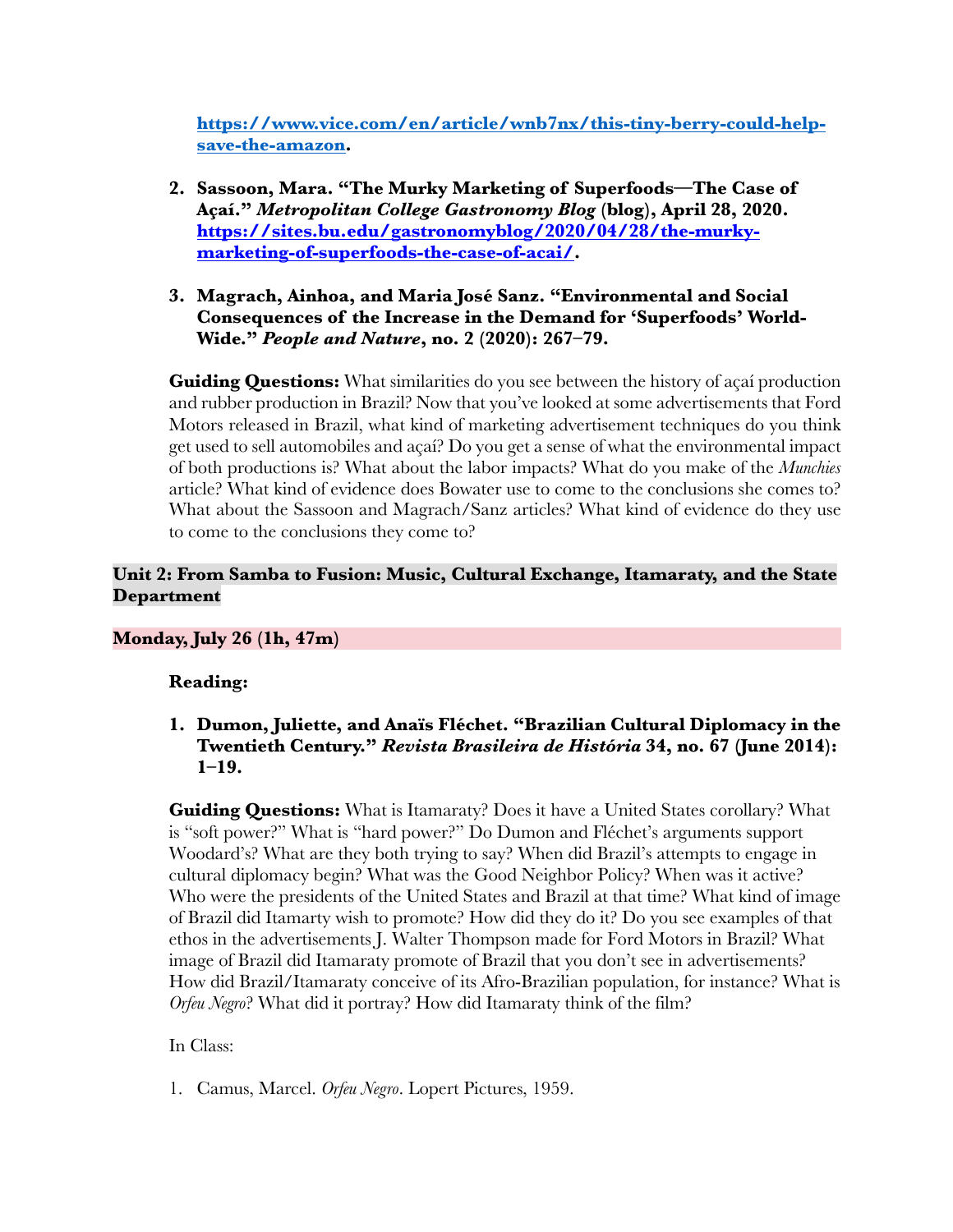2. Raine, Philip. "Report on Visit to the United States of the Chamber of Deputies Committee on Foreign Relations," May 31, 1961. Bureau of Educational and Cultural Affairs Historical Collection. University of Arkansas Special Collections.

## **Tuesday, July 27 (1h, 29m)**

### **Reading:**

**1. Clark, Walter Aaron. "Doing the Samba on Sunset Boulevard: Carmen Miranda and the Hollywoodization of Latin American Music." In** *The Tide Was Always High: The Music of Latin America in Los Angeles***, edited by Josh Kun. Berkeley, CA: University of California Press, 2017.**

**Guiding Questions:** What kind of music did Carmen Miranda sing? What was she known for, both in the United States and in Brazil? Under whose Brazilian (and American) presidency did she mostly perform? What were the political and social policies of those presidencies (specifically the Brazilian one)? What are some of the characteristics of her films? What do they convey? What does this, according to Clark, suggest about Hollywood's understandings of Brazil in particular, and Latin America in general? How did these films portray and stereotype blackness? What about femininity and gender? How does Clark see such films? With disappointment or optimism?

In Class:

1. Cummings, Irving. *Down Argentine Way*. 20th Century Fox, 1940.

### **Wednesday, July 28 (2h) (Assignment #1 Due)**

### **Reading:**

## **1. Borge, Jason. "Jazz and the Great Samba Debate, and Vice Versa."**  *Journal of Latin American Cultural Studies* **25, no. 3 (2016): 361–78.**

**Guiding Questions:** We read a lot about Carmen Miranda, a famous Brazilian samba star yesterday. Borge mentions a couple of other samba musicians in his article. Who are they? What did their music sound like? (i.e. who were they influenced by?) Who were some of the American artists that these Brazilian musicians listened to? What were the mechanisms that helped introduced Brazilians to American music? Is there anything you read that makes you think of the Woodard or the Grandin? Can you include the circulation of music alongside the circulation of açaí, rubber, and automobiles as examples of Brazilian and American commercial exchange? Borge focuses primarily on the reception of these samba musicians; what did the Brazilian press have to say about such musicians, particularly as it related to nationalism? Why did the press say the things they did? What were they worried about?

In Class: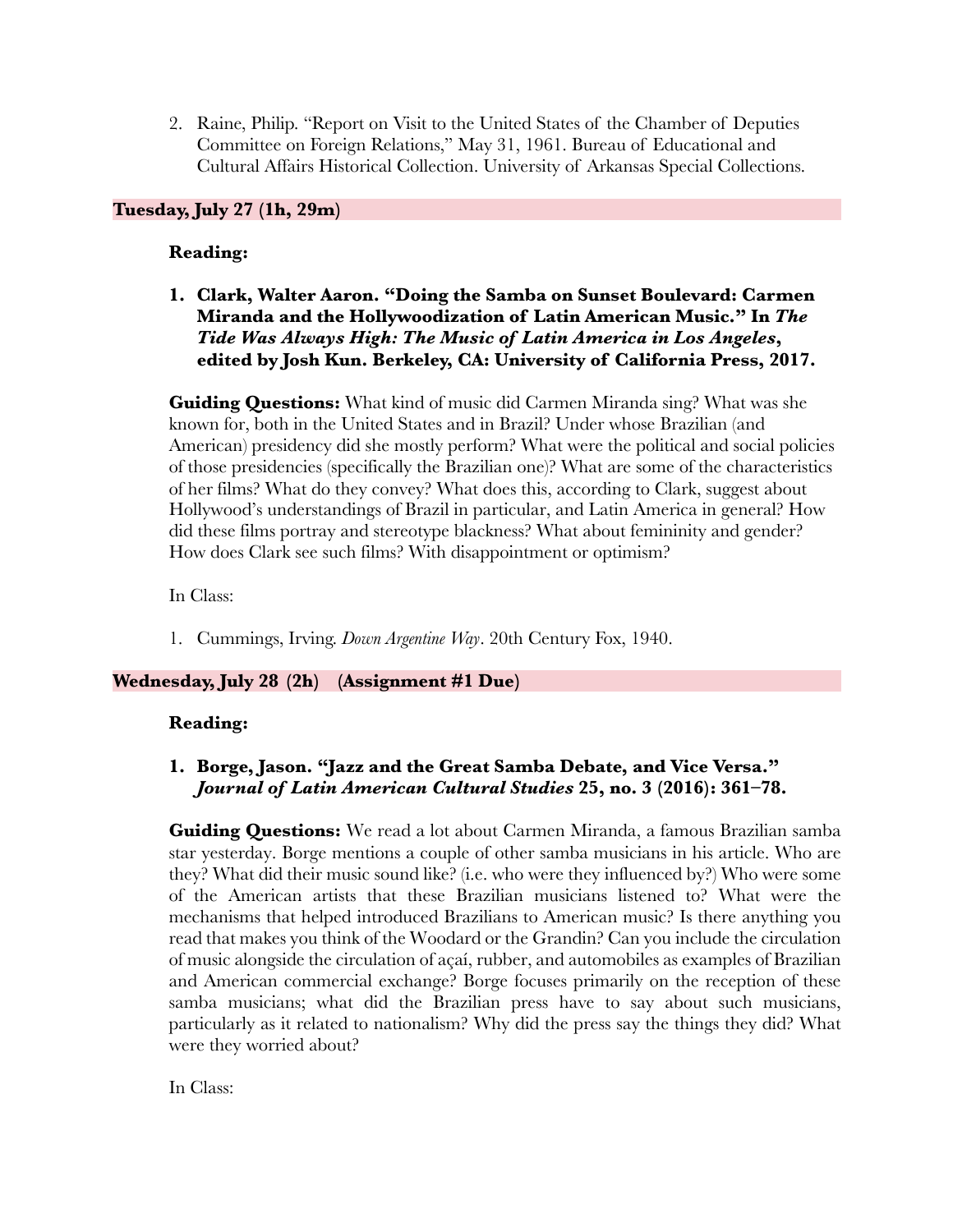## 1. Pixinguinha – *Raizes do Samba* (Compilation album released in 1999) https://open.spotify.com/playlist/7tL7sch7oJN9Ynl695lRWT?si=a865b5f0e81b4667

- a. Batuque Na Cozinha
- b. A Tua Sina
- c. Cabide De Molambo
- d. Roxá
- e. Yaô
- f. Mironga De Moça Branca
- g. Qué, Qué, Ré, Qué, Qué
- h. Aí Seu Pingunca
- i. Estácio Mangueira
- j. Elizete No Chorinho
- k. Os Oito Batutas
- l. Fala Baixinho
- m. Samba do Urubu
- n. Odeon
- o. 1x0
- p. Urubatan
- q. De Mal Pra Pior
- r. Samba Fúnebre
- s. Carinhoso
- t. Sofres Porque Queres

2. Benny Goodman – *Live at Carnegie Hall, 1938* (released 1950)

https://open.spotify.com/playlist/3iVPmh9RCSzlfmBAy6tJSF?si=a6ad786f49894cc7

- a. Don't Be That Way
- b. Sometimes I'm Happy
- c. One O'Clock Jump
- d. Sensation Rag
- e. I'm Coming Virginia
- f. When My Baby Smiles At Me
- g. Shine
- h. Blue Reverie
- i. Life Goes To A Party
- j. Honeysuckle Rose
- k. Body and Soul
- l. Avalon
- m. The Man I Love
- n. I Got Rhythm

### **Thursday, July 29 (1h, 20m)**

### **Reading:**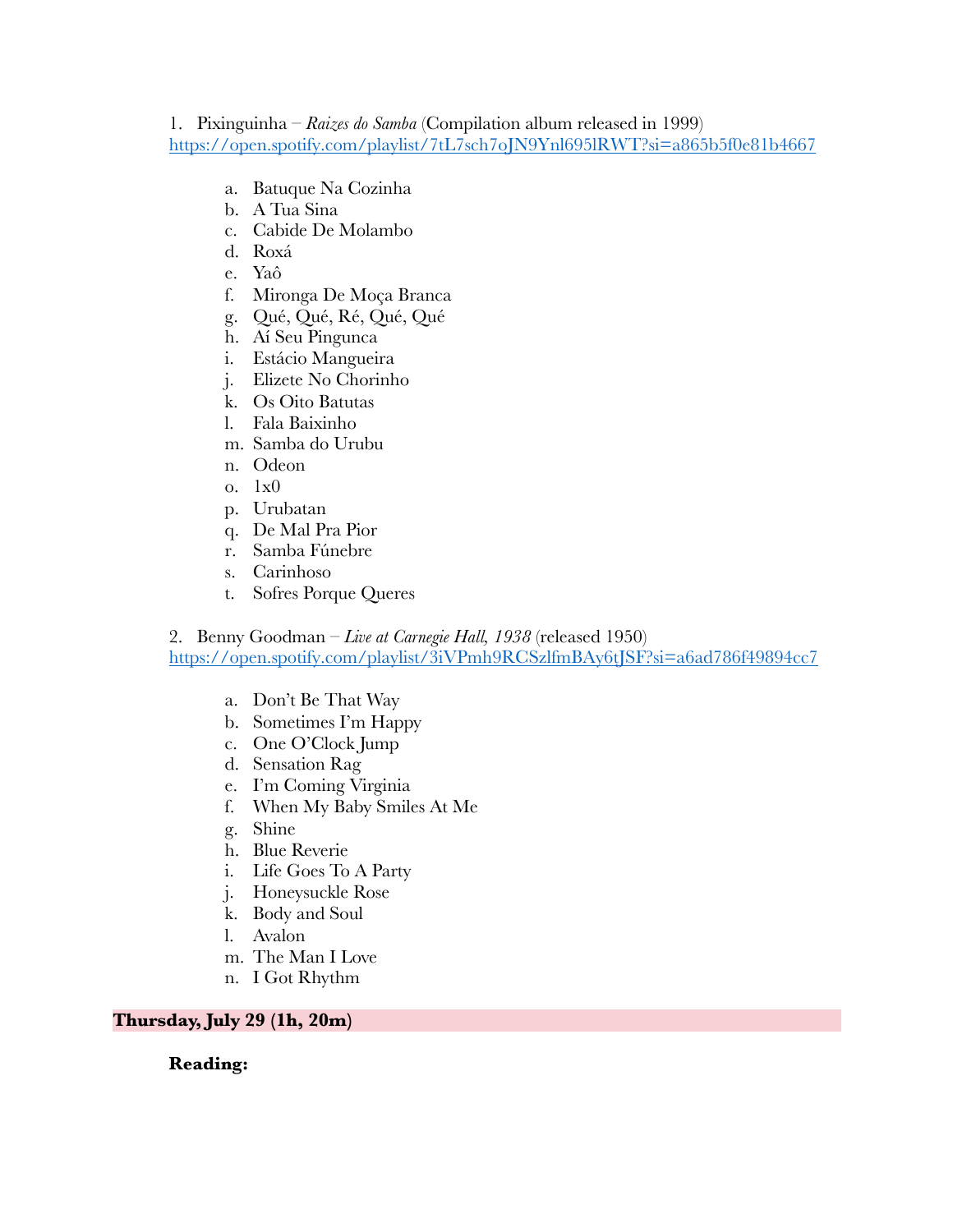## **1. McCann, Bryan. "Blues and Samba: Another Side of Bossa Nova History."** *Luso-Brazilian Review* **44, no. 2 (2007): 21–49.**

**Guiding Questions**: In many ways, this article resembles the Borge as it talks about the musical exchanges between Brazil and the United States. However, instead of focusing on big band/swing and samba during the 1920s, McCann focuses on blues music and bossa nova during the 1950s and 1960s. What are the differences between bossa nova and samba? Where did the former and latter originate? What were their influences, respectively? What about big band/swing and the blues? Were bossa nova musicians listening to the same music that samba musicians like Pixinguinha were? How did American musicians then incorporate bossa nova into their own music? What is the "other side of the coin," that McCann talks about? What was the political climate that helped foster the development of bossa nova? How did bossa nova reflect this political moment?

In Class:

1. Eliana Pittman – *Eliana e Booker Pittman* (1962)

https://open.spotify.com/playlist/3eWHNrhBpplgbcGZsnF9OT?si=e458f667eead49af

- a. Yes, Sir, That's My Baby
- b. Baião Apagado
- c. Look For A Star
- d. Bate Que Bate
- e. Mama Don't Allow
- f. O Barquinho
- g. A Luz Dos Teus Olhos
- h. St. Louis Blues
- i. Vou A Pé Até Lá
- j. The Birds of the Blues
- k. Mulata Assanhada
- l. Não Sei Porque
- 2. João Gilberto *Chega de Saudade* (1959)

https://open.spotify.com/playlist/1Ax0sahFNdStUK14bSNbOm?si=c43f06f47a8140f0

- a. Chega de Saudade
- b. Lobo Bobo
- c. Brigas Nunca Mais
- d. Ho-Ba-Lá-Lá
- e. Saudade Fez Um Samba
- f. Maria Ninguém
- g. Desafinado
- h. Rosa Morena
- i. Morena Boca de Ouro
- j. Bim Bom
- k. Aos Pés Da Cruz
- l. É Luxo Só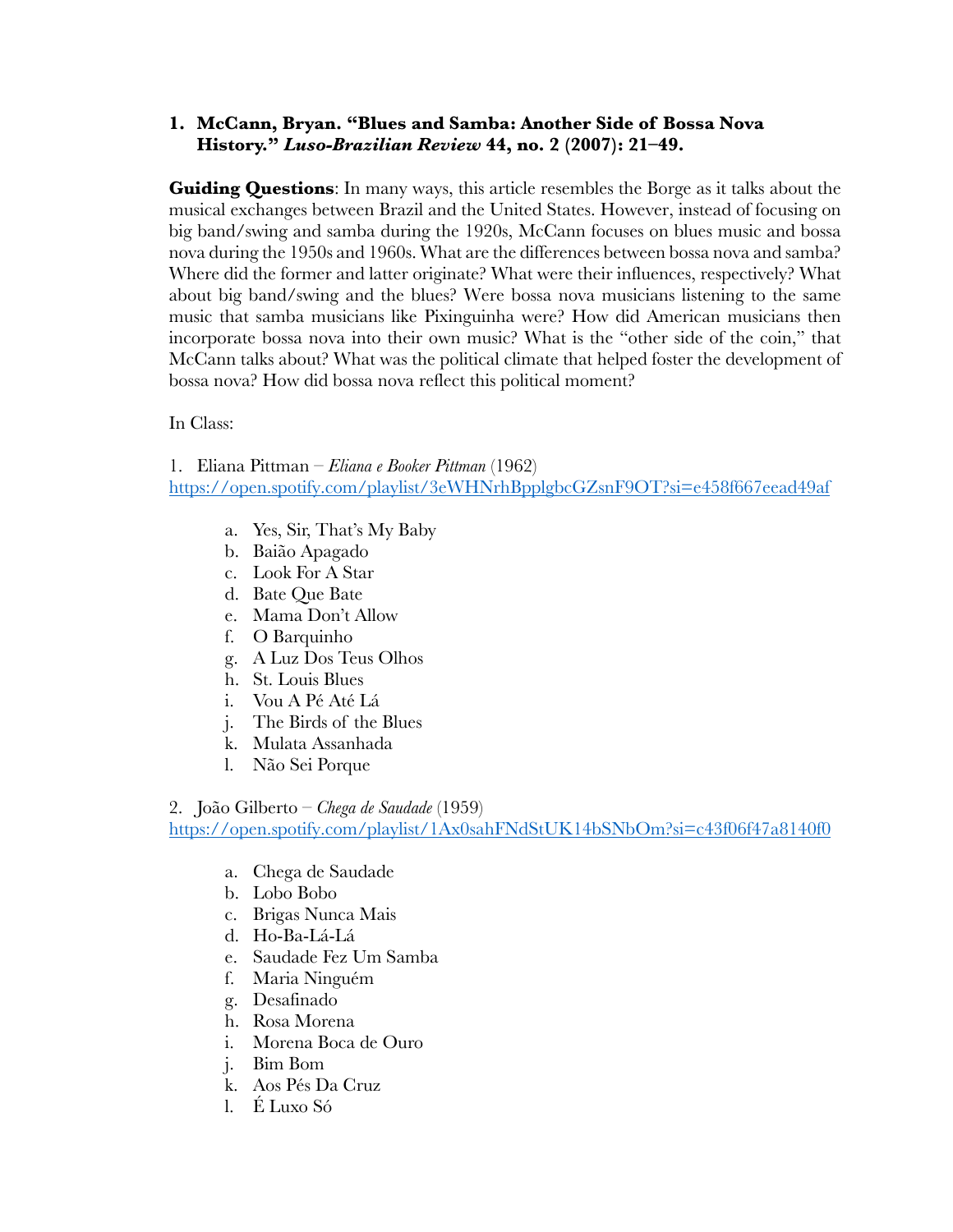3. Stan Getz – *Jazz Samba* (1963)

https://open.spotify.com/playlist/22BbUHf1jHHMzPZU2FPF9m?si=b98a400acf084d2 c

- a. Desafinado
- b. Samba Dees Days
- c. O Pato
- d. Samba Triste
- e. Samba De Uma Nota Só
- f. É Luxo Só
- g. Bahia

## **Friday, July 30 (1hr, 18m)**

### **Reading:**

## **1. Goldschmitt, K.E. "From Fusion to Funk: Brazilian Musical Strategies of Racial Affiliation in the 1970s." In** *Bossa Mundo: Brazilian Music in Transnational Media Industries***, 76–105. New York, NY: Oxford University Press, 2019.**

**Guiding Questions:** What exactly did Brazilian musicians begin to do in the 1970s that distanced themselves from their bossa nova and samba predecessors? Who were some of these musicians? How did the press in the United States (and to a lesser extent, the United Kingdom) write about such musicians? What were some of the musical and aesthetic techniques that such musicians employed to market themselves during the 1970s? Why did they do this? What exactly was the political context in Brazil when they did this? Who ruled Brazil during the late 1960s and early 1970s? What types of policies characterized their rule? How did they differ from the 1950s, when bossa nova flourished? How did Brazilian musicians respond? What continuations do you see between the interactions between Brazil and the United States during this time period? Who, according to Goldschmitt, were some American musicians that incorporated the music of Brazilians during the 1970s?

In Class:

1. Airto Moreira – *Fingers* (1973)

https://open.spotify.com/album/0QAzLcDuvTjdXQpvNsCtC5?si=BUnyokJjQLi8k49 hCGR9qw

- a. Fingers (El Rada)
- b. Romance Of Death
- c. Merry-Go-Round
- d. Wind Chant
- e. Parana
- f. San Francisco River
- g. Tombo In 7/4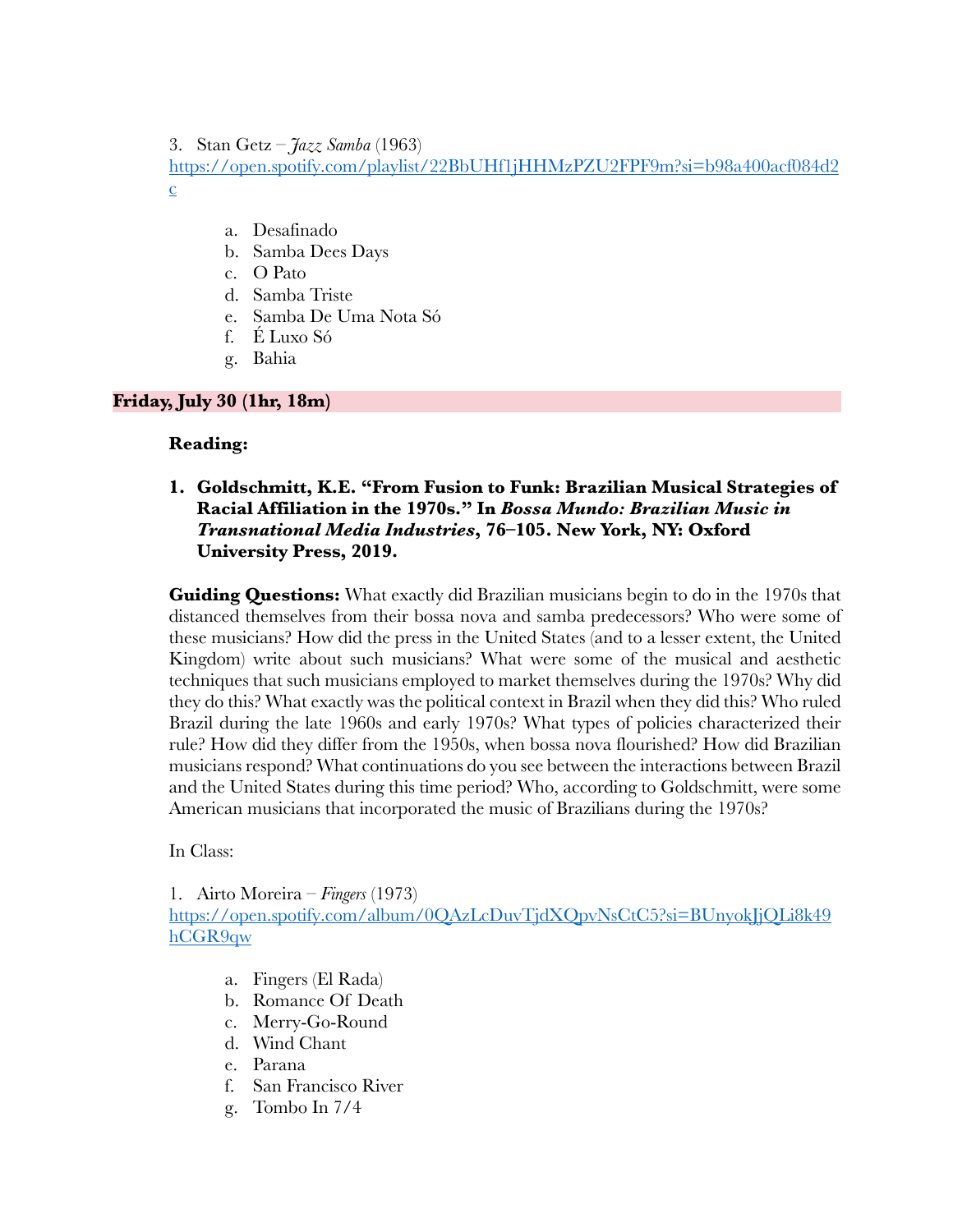2. Chick Corea – *Light As A Feather* (1973) https://open.spotify.com/playlist/1MQCruWtvk6IAXiXJKGl0W?si=701f6004c99b44f 6

- a. You're Everything
- b. Light As A Feather
- c. Captain Marvel
- d. 500 Miles High
- e. Children's Song
- f. Spain

### **Unit 3: Comparative Studies of Race and Blackness in Brazil and the United States**

#### **Monday, August 2**

#### **Reading:**

### **1. Hellwig, David J. "Racial Paradise or Run-around? Afro-North American Views of Race Relations in Brazil."** *American Studies* **31, no. 2 (Fall 1990): 43–60.**

**Guiding Questions:** What is "racial democracy" in Brazil? Who spearheaded its idea? When? What about the policy of *branqueamento*, or "whitening?" What is it? Can you explain what the term "amalgamation" means? What are some examples of black newspapers in the United States? What did they think about race relations in Brazil? What was Marcus Garvey's Universal Negro Improvement Association and what did they – and the organization's associates – try to do with respect to Brazil? Did you get the impression that black intellectual's praise of Brazil's race relations changed over time? What was the intellectual trajectory of W.E.B. DuBois, for instance? Does Hellwig offer explanations why? What happened in the 1960s to cause an increased interest in Brazil and what were the consequences of that interest? How did black intellectuals and the black press understand Brazilian society during those decades?

In Class:

1. Workshop Assignment #1

### **Tuesday, August 3**

### **Reading:**

**1. Seigel, Micol. "Another 'Global Vision': (Trans)Nationalism in the São Paulo Black Press." In** *Uneven Encounters: Making Race and Nation in Brazil and the United States***, 179–205. Durham, NC: Duke University Press, 2009.\* (Find In Virgo)**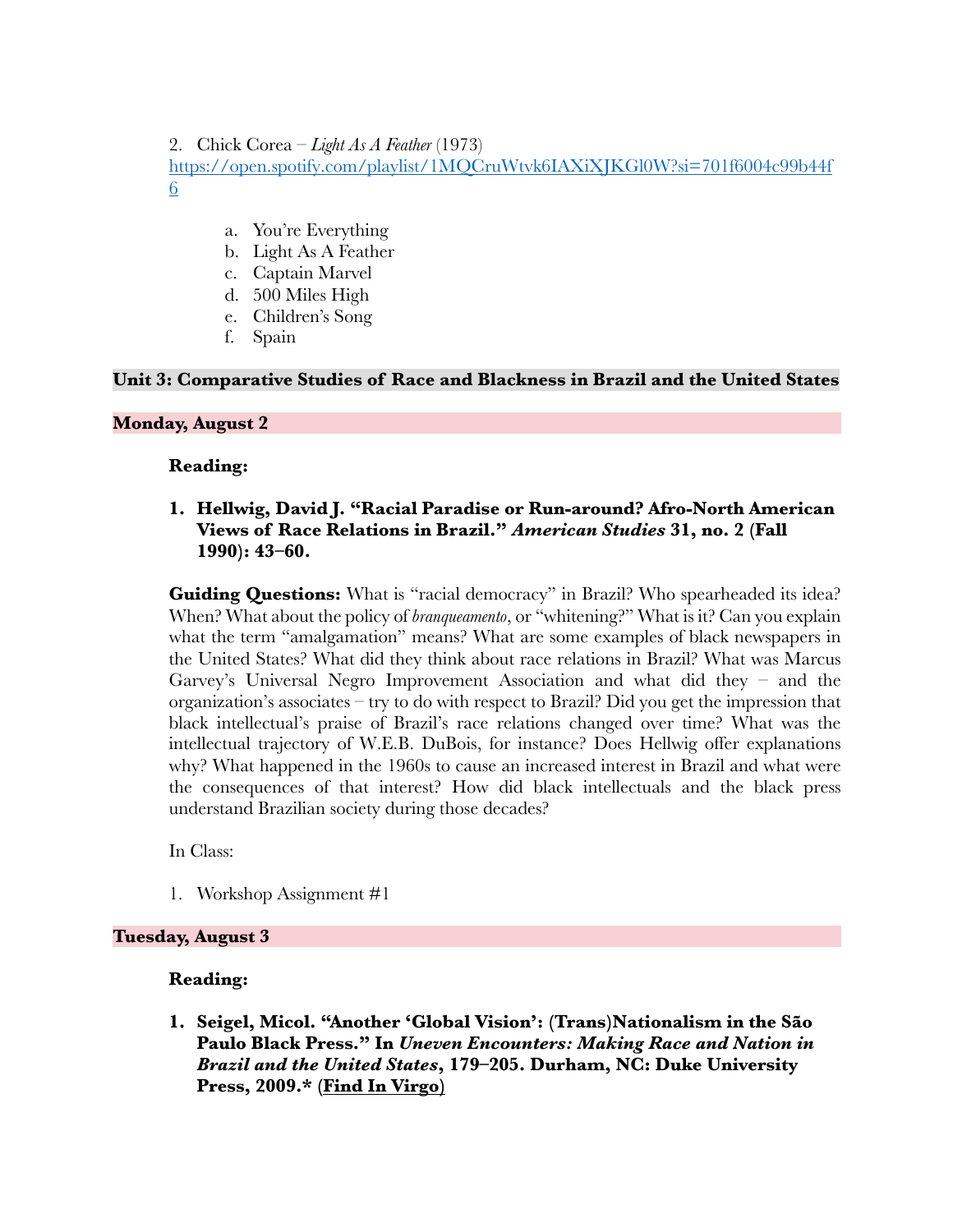**Guiding Questions**: What are some examples of the Brazilian "black press? How did most blacks in São Paulo conceive of themselves? What terms did they use? (i.e. "black" or "African American"). What does Seigel argue that these terms suggest about how Afro-Brazilians conceived of themselves in relation to Africa, the larger diasporic community, and anti-racist struggles? How did the black press in São Paulo write about African Americans in the United States? Are there any links between what Seigel is writing and what you read in the Hellwig? Who is Robert S. Abbot? What did he think of Brazil? What were the responses to what he wrote about Brazil and race relations? What did the Brazilian black press do? What about the Brazilian government? What strategies did Afro-Brazilians employ to demonstrate their anti-racism? What about African Americans in the United States?

**Wednesday, August 4 (Assignment #2 Due)**

### **Reading:**

**1. Sansone, Livio. "Turner, Franklin and Herskovits in the Gantois House of Candomblé: The Transnational Origin of Afro-Brazilian Studies."** *The Black Scholar***, The Living Legacy of Lorenzo Dow Turner: The First African American Linguist, 41, no. 1 (Spring 2011): 48–63.**

**Guiding Questions:** Who was Franklin Dow Turner? E. Frazier Franklin? Melville Herskovits? What did they write about? What were the names of some of their books and articles? When did they write? What was the consequence of their scholarship? How has their work impacted how we understand African retentions in North and South America in the aftermath of the slave trade? What were their contributions to the development of the field of African American Studies and Africana Studies? What do you think those contributions suggest about the formation of race within Brazil and the United States during the 1930s-1960s?

#### **Thursday, August 5 (1hr, 7m)**

#### **Reading:**

## **1. Alberto, Paulina L. "When Rio Was Black: Soul Music, National Culture, and the Politics of Racial Comparison in 1970s Brazil."** *Hispanic American Historical Review* **89, no. 1 (2009): 3–39.**

**Guiding Questions:** What is *distensão*? What is the difference between the terms *black* and *negro*? What was the "predominant" understanding of Brazil's racial composition for much of the twentieth century? Who were some members that dismissed the "black Rio" and "soul" phenomenon? What were the political criticisms on the right and the left? What were their arguments, especially those that referenced the United States? Do you see any similarities between the discussion between samba and soul during the 1970s and samba and jazz that Borge discusses? What was the response amongst some of black Rio's participants and practitioners? Who were they? What were their arguments? What does the author say about black Rio's relationship to consumerism and consumption? Can you make any links back to the Woodard? Can you see a through line between the 1920s and the 1970s, especially as it relates to the circulation of consumer goods in Brazil? Is there any way to place this article in the context of Goldschmitt's chapter? Are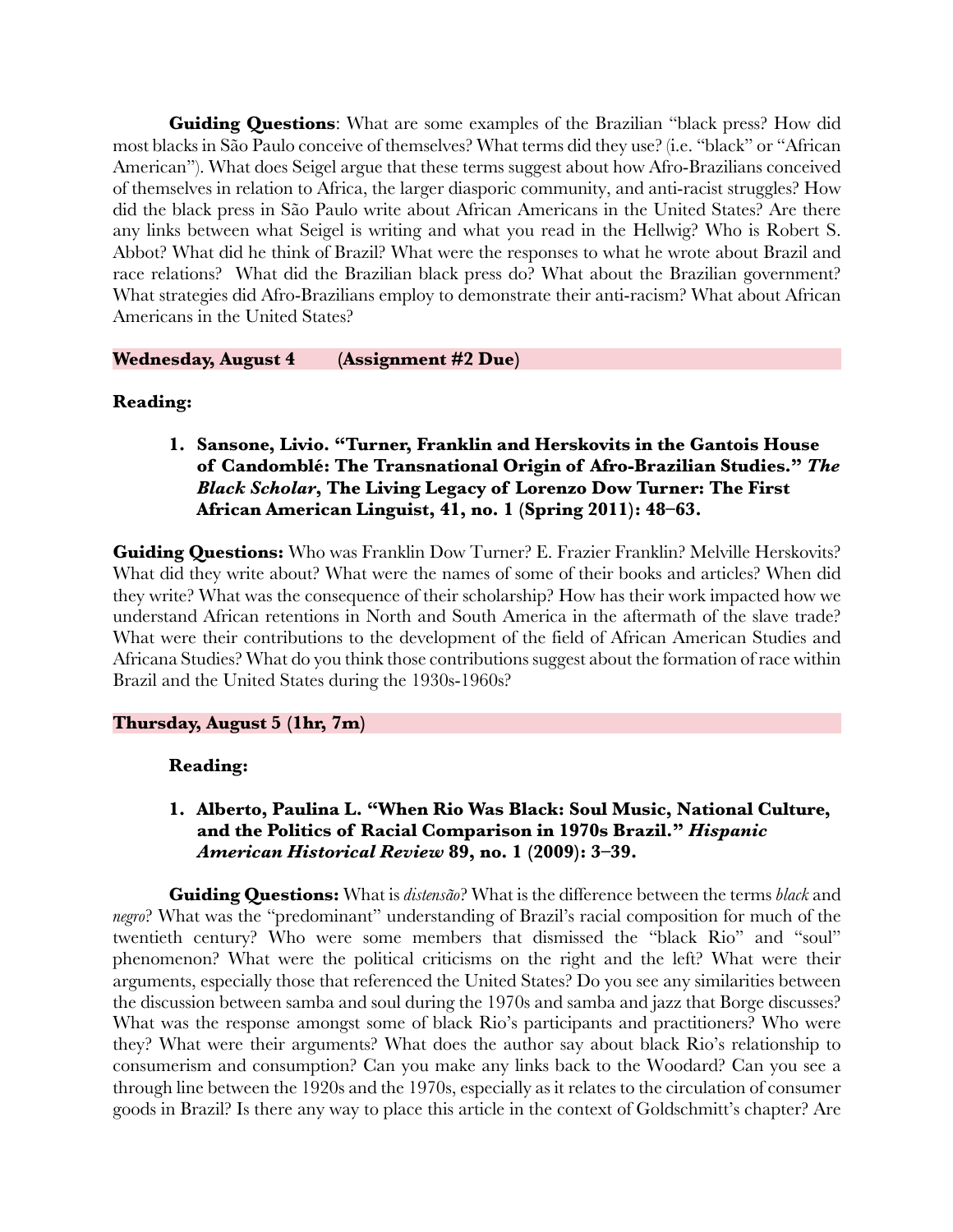both scholars talking about similar things? If so, what is the different evidence they are using? Alberto mentions Bryan McCann often. We have read some of his articles already, although consistently refers to a book chapter we haven't read. Can you get a sense of McCann's larger intellectual trajectory just from what you read and what you've seen mentioned by Alberto? What about Brazil is he trying to argue, but in multiple and different ways, articles, and scopes?

In Class:

1. Toni Tornado – *Toni Tornado* (1972) https://open.spotify.com/playlist/1kqBBeuDWuclghqdLfS2fr?si=fc45e1cba3244d6a

- a. Mané Beleza
- b. Não Grile A Minha Cuca
- c. Torinente
- d. Eu Duvido Muito
- e. Sinceridade
- f. Podes Crer, Amizade
- g. Aposta
- h. Bochechuda
- i. Uma Idéia
- j. Eu Tenho Um Som Novo
- k. Tornado

2. James Brown – *Say It Loud, I'm Black and I'm Proud* (1969) https://open.spotify.com/playlist/10t0A8yvJq6OQr7OzrdENs?si=346e8e73f5b1486d

- a. Say It Loud I'm Black and I'm Proud (Pts.  $1&2$ )
- b. I Guess I'll Have To Cry Cry Cry
- c. Goodbye My Love
- d. Shades Of Brown
- e. Licking Stick
- f. I Love You
- g. Then You Can Tell Me Goodbye
- h. Let Them Talk
- i. Maybe I'll Understand Pt. 1
- j. I'll Lose My Mind

### **Friday, August 6 (1h)**

### **Reading:**

# **1. Carter, Eli L. "Representing Blackness in Brazil's Changing Television Landscape: The Cases of Mister Brau and O Grande Gonzalez."** *Latin American Research Review* **53, no. 2 (2018): 344–57. (UVA Faculty)**

**Guiding Questions:** What is Brazilian Pay TV and how does it differ from network TV? What is one of the issues with network TV, according to Carter? Give some examples of shows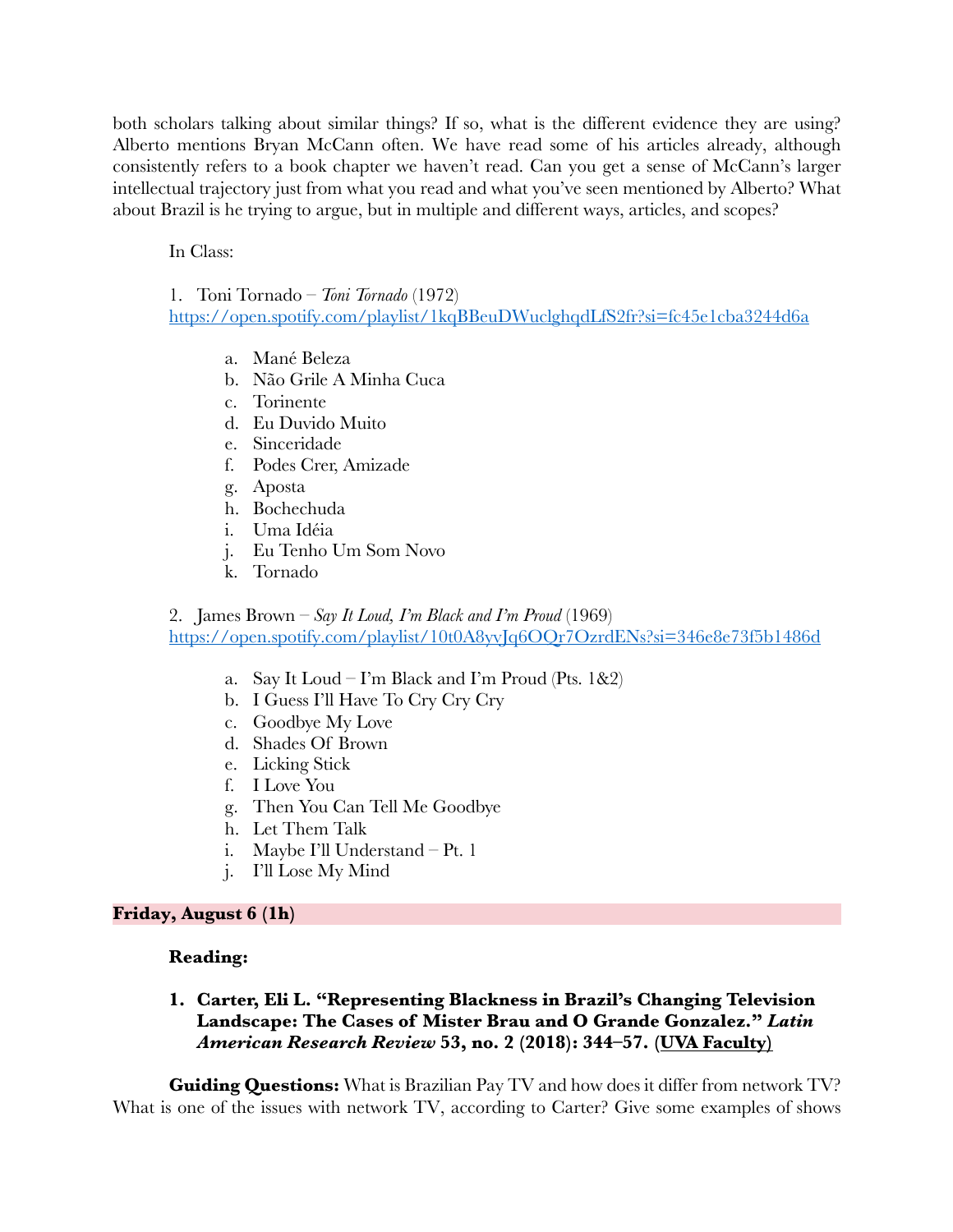that fall victim to this problem (or perpetuate it). How exactly do such shows perpetuate racism? How do they do so when they have black members in their cast? How do other shows manage to address race relations in Brazil more honestly, given that they might have entirely white casts? Is there a corollary in the United States? Do you feel like Netflix, YouTube, Amazon Prime, and Hulu have been able to talk about issues that network television (NBC/CBS/ABC) usually would not?

In class:

- 1. Porta dos Fundos. *O GRANDE GONZALEZ - EP01: O PALHAÇO*, 2016. https://www.youtube.com/watch?v=MHI9WQ9aVB0&list=PL7AQOFSA29pdMR 7Ri-s3vuu0KG9X0AV4B.
- 2. Porta dos Fundos. *O GRANDE GONZALEZ - EP10: A RECONSTITUIÇÃO*, 2016. https://www.youtube.com/watch?v=T\_\_PRZ\_b8VM&list=PL7AQOFSA29pdMR7 Ri-s3vuu0KG9X0AV4B&index=10.

**Unit 4: Course Summary: The Political Relationship between Brazil and the United States in 1945 & 1964.** 

## **Monday, August 9**

## **Reading:**

**1. Bandeira, Luiz Alberto Moniz. "Brazil as a Regional Power and Its Relations with the United States."** *Latin American Perspectives* **33, no. 3, no. 148 (May 2006): 12–27.**

In class: contribute to the timeline with information found in Bandeira. Include one date from Bandeira and contextualize it with material from the other three units.

### **Tuesday, August 10**

### **Reading:**

**1. Hilton, Stanley E. "The Overthrow of Getúlio Vargas in 1945: Diplomatic Intervention, Defense of Democracy, or Political Retribution?"** *The Hispanic American Historical Review* **67, no. 1 (February 1987): 1–37.**

In class: contribute to the timeline with information found in Hilton. Include one date from Hilton and contextualize it with material from the other three units.

**Wednesday, August 11 (Assignment #3 Due)**

**Reading:**